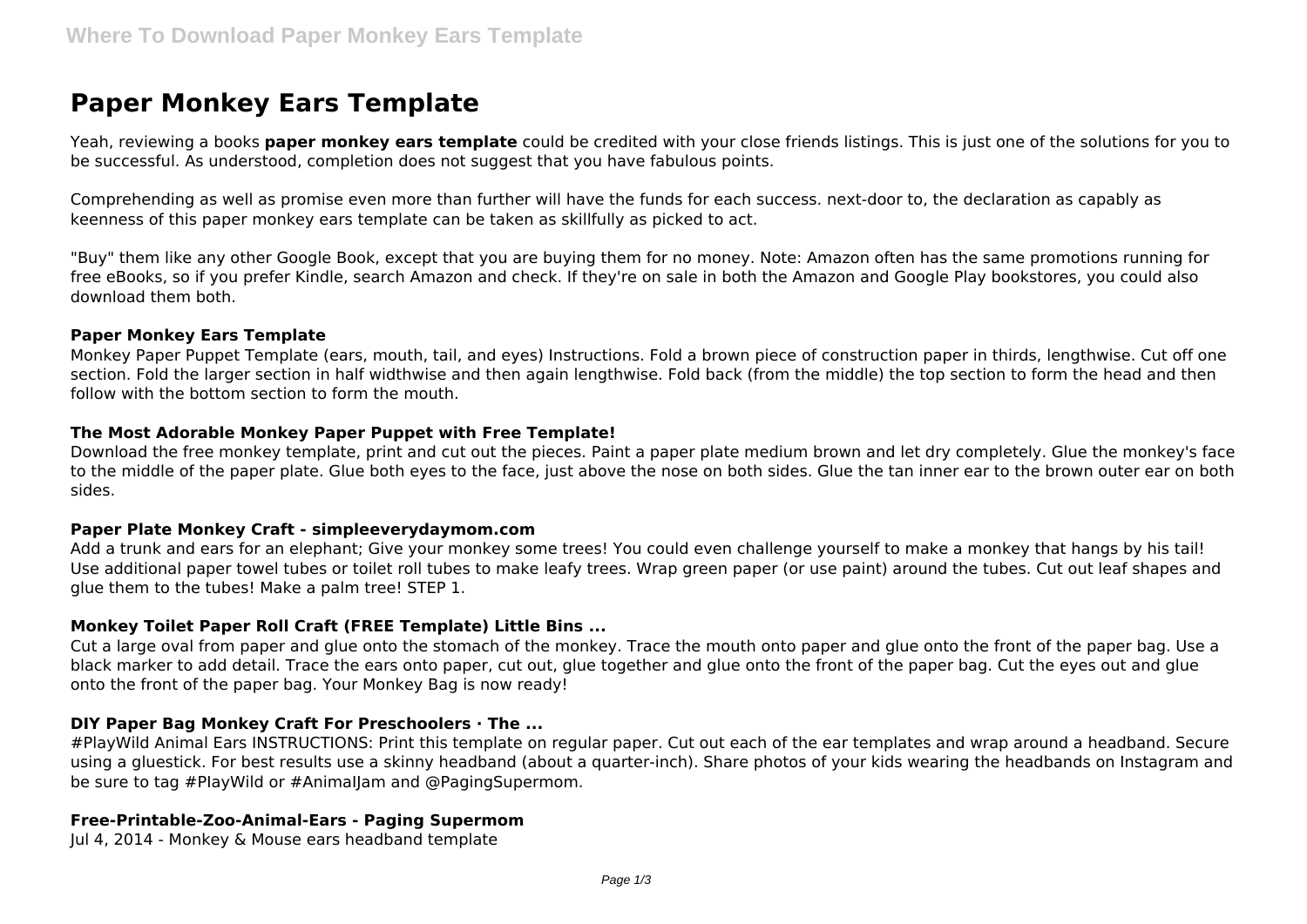## **Monkey & Mouse ears headband template | Diy disney ...**

Instructions: Print out the template of choice. Color the pieces as appropriate and cut them out. Glue the ears, mouth and eyes onto the paper plate.

# **Monkey Paper Plate Face or Mask - dltk-teach.com**

Glue the completed monkey face to the monkey head. Glue the inner ear to the outer ear, then glue the completed ears to the back of the monkey's head. Glue the belly to the front of the monkey body. Glue the completed monkey's head to the front, top of the monkey body. Glue the monkey feet and arms to the back, bottom of the monkey bottom.

## **Cute Monkey Craft For Kids (With Free Printable Template)**

Monkey templates are of various types and some of the examples of these templates include printable monkey templates, monkey templates for preschool, monkey life cycle templates and others. These are available in many different sizes so that anyone can use them as per their specific need or requirement.

## **Monkey Template - Animal Templates | Free & Premium Templates**

1. Download the printable template (see end of post). Print whichever version you want onto white or coloured card. 2. Colour the ears and head band if necessary and cut out all the pieces.

## **Teddy Bear Ears Craft - Tea Time Monkeys**

Leave one as is and trim the other one, cutting the edge and leaving the ears (you can also glue the ears on). Glue the paper plates together. Have the kids trace their hands on the brown paper and cut the handprints. Cut the monkey face shape and draw the facial expression.

## **Paper Plate Monkey - Fun Paper Plate Crafts for Kids ...**

Cut out the pieces of the template. Use a Sharpie to trace the Front of Monkey Ear and Back of Monkey Ear onto brown felt. (We used 8×10 felt sheets from Hobby Lobby.) You can get three ears per 8×10 felt sheet. Remember, you need two ears per headband. Cut out the ears – be sure to cut a slit up the middle of the ear as indicated on the template.

## **DIY Monkey Ears Headband Tutorial - TheSuburbanMom**

You can make a monkey mask by printing out a template, which you can color, cut eye holes out of, and attach a string to hold the mask on. You can also use a paper plate to make a monkey mask from scratch. Be sure to include ears, a mouth, and large holes for your eyes.

## **How to Make a Monkey Mask (with Pictures) - wikiHow**

Step 1: Cut The felt into half circles about an inch bigger than you would like the finished ears to be. You will need to cut 2 pieces of brown felt and 1 smaller piece of tan felt per ear (two ears per head band=4 large brown and 2 small tan pieces per headband)

## **Monkey Party: DIY Monkey Headband Tutorial | Mimi's Dollhouse**

Use a glass to trace around and cut out circles from cream colored plastic plate for monkey ears. Fold sheet of paper in half and draw on half of the money face lining up with the fold. Cut out shape making sure the middle of the face is on the fold. Open pattern and lay on cream colored large plastic plate and trace.

## **Paper Plate Monkey - Free Kids Crafts**